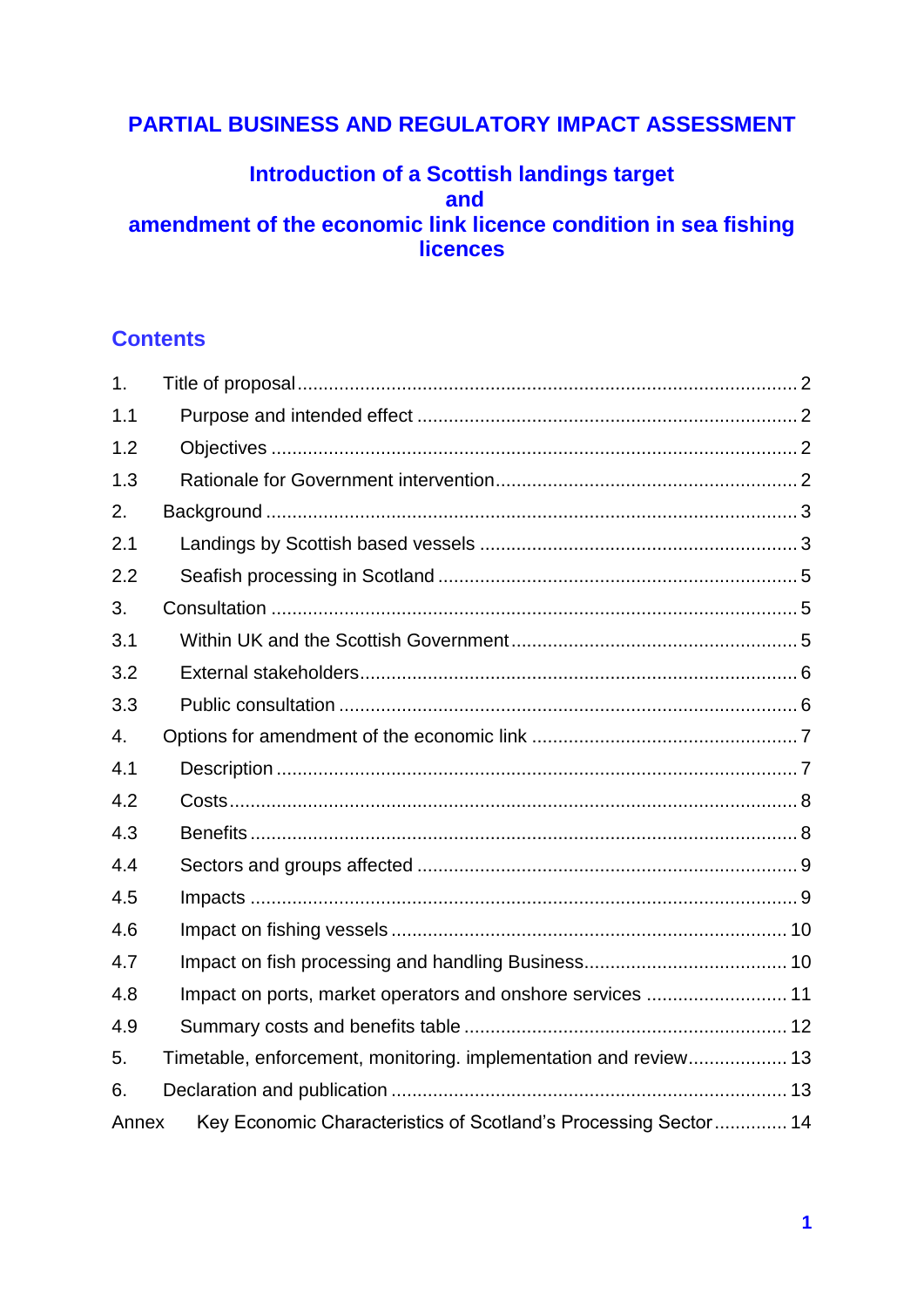## **PARTIAL BUSINESS AND REGULATORY IMPACT ASSESSMENT**

#### <span id="page-1-0"></span>**1. Title of proposal**

#### **Introduction of a Scottish fish landings target and amendment of the economic link licence condition in sea fishing licences**

#### <span id="page-1-1"></span>**1.1 Purpose and intended effect**

#### <span id="page-1-2"></span>**1.2 Objectives**

- To support the long term, sustainable growth of the local economies where fishing is an important driver for business activity (e.g. Peterhead, Fraserburgh, and Shetland) by increasing the volume and improving the stability<sup>1</sup> of fish that is landed and available to process in Scotland.
- To attract greater investment and employment in Scotland's fishing industry by reducing the supply chain risks for Scottish fish processing and handling businesses.

#### <span id="page-1-3"></span>**1.3 Rationale for Government intervention**

The Scottish Government believes that the economic contributions made by the Scottish fishing industry to the local economies of fishing dependent areas could be enhanced by introducing a Scottish landings target. Fishing and related industries provide jobs in many coastal areas of rural Scotland so increased supplies of fish has potential to stimulate economic growth, attract investment and increase employment.

Scotland's fish processing industry cites insufficient volume and irregularity of supply (supply chain risks) among the key constraints to its growth. By tackling these constraints, the Scottish Government's proposed changes to the economic link condition has the potential to strengthen Scotland's fish processing sector. In the long term this could more widely distribute the economic benefits from Scotland's fish resources, especially in coastal communities where fishing is a relatively important driver for economic activity.

The current licensing arrangements have undoubtedly resulted in a proportion of economic benefits from fish quotas and fishing activities being retained in the UK. Currently a majority of Scottish vessels land their catch into Scotland bringing economic benefits. Despite this, a significant amount of fish continues to be landed abroad. These landings represent a missed economic opportunity, particularly since the fish landed is Scottish fish quota. This is in the context of a Total Allowable Catch (TAC) of 368,937 tonnes with a value of £358,594,611 in 2015.

 $\overline{\phantom{a}}$ <sup>1</sup> [North East Scotland Fish Processing Strategy Report: Creating Scotland's Seafood Centre of](https://www.aberdeenshire.gov.uk/media/11621/neprocessingstrategyreport.pdf)  [Excellence, May 2015.](https://www.aberdeenshire.gov.uk/media/11621/neprocessingstrategyreport.pdf)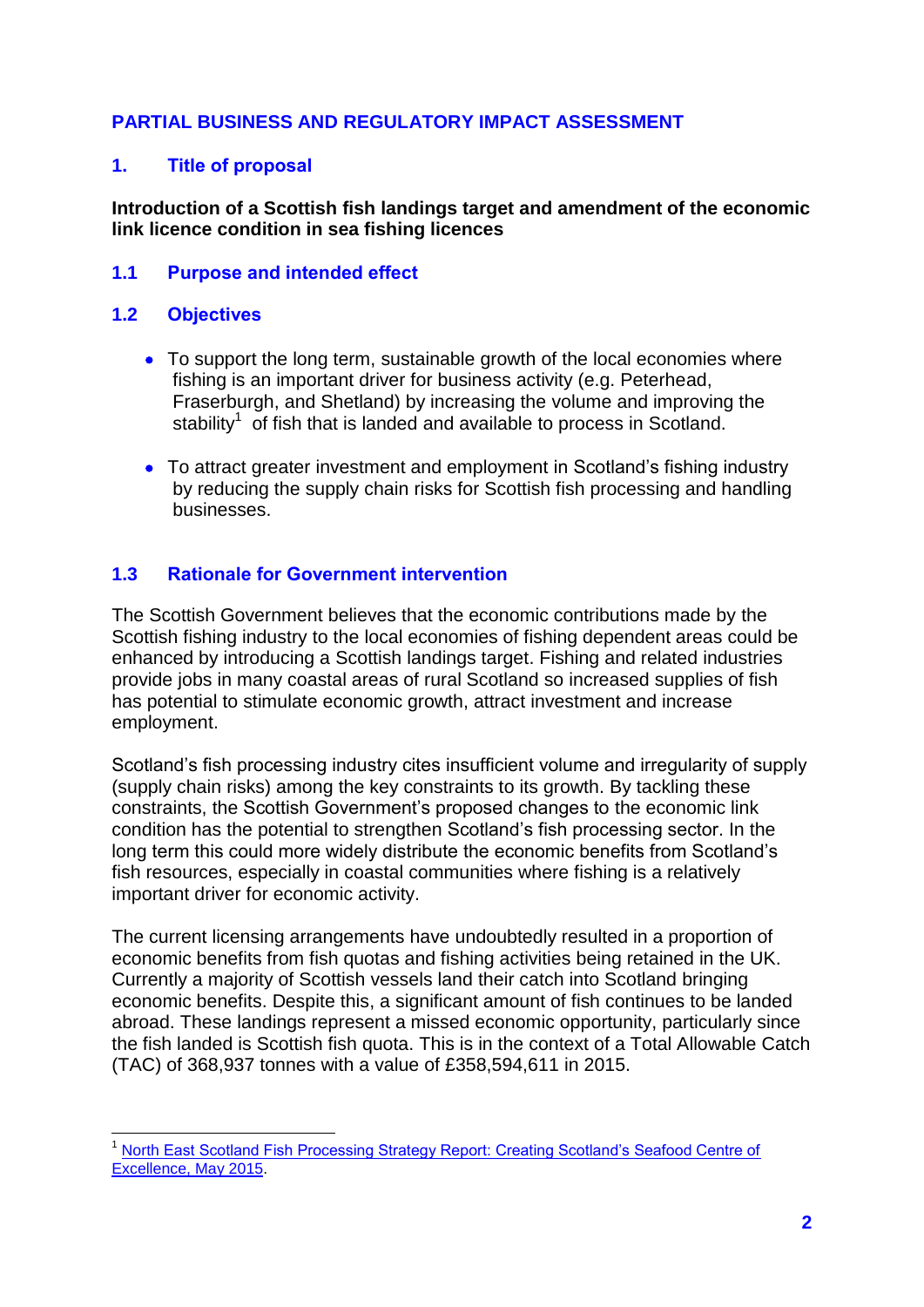## <span id="page-2-0"></span>**2. Background**

## <span id="page-2-1"></span>**2.1 Landings by Scottish based vessels**

In 2015, the total fish landed by Scottish vessels into the UK and abroad was 440 thousand tonnes with a value of £437 million.



Landings abroad accounted for 38 per cent of all landings by Scottish vessels in terms of quantity and 25 per cent in terms of value in 2015. Of this, 94 per cent of the quantity of landings abroad were pelagic, six per cent were demersal and less than half of one per cent were shellfish.

In 2015, Scottish vessels landed 169 thousand tonnes of sea fish and shellfish aboard with a value of £107 million. Graphs 1 and 2 below show that Scottish vessels have increased the volume of their catch that is landed abroad in recent years.

**Graph 1 Landings (by weight) abroad by Scottish vessels 2005 - 2015**

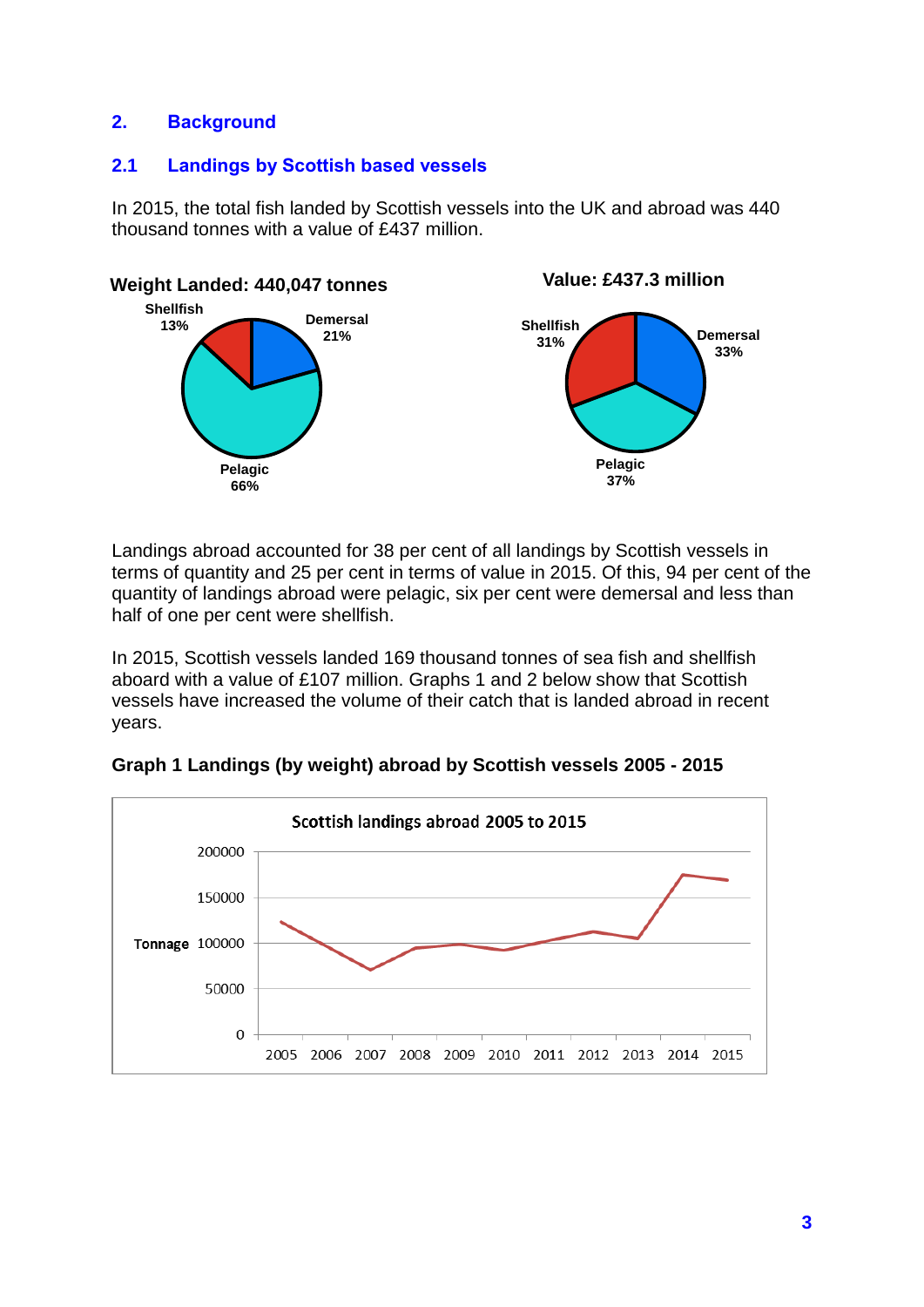

**Graph 2 Landings (by value) abroad by Scottish vessels 2005 - 2015**

In 2015, the main species landed abroad was mackerel, 112.5 thousand tonnes with a value of £75 million. This was 56 per cent of the total volume of mackerel landed by Scottish vessels. The price of mackerel landed into the UK in 2015 was, on average, £635 per tonne, while mackerel landed abroad received an average of £667 per tonne.

The majority of landings abroad were made into Norway and nearly all of these were pelagic species. In 2015, 91 % of the value of landings into Norway was for mackerel, amounting to 101.6 thousand tonnes with a value of £68 million. Only 0.4 thousand tonnes of shellfish were landed abroad by Scottish vessels, mainly into Ireland and Spain. 10 thousand tonnes of demersal species were landed abroad with a value of £15.6 million<sup>2</sup>, mainly landed into Netherlands and Spain.

The numbers of vessels not meeting the current economic link requirement to land 50% by weight of quota stocks into the UK is normally small in number (See Table 1 below). In 2015, it was only 25 vessels out of a total of 2,015 vessels of all sizes. However, these 25 vessels, land considerable quantities of fish with a high economic value abroad. In 2015, thirteen of the 25 vessels met the economic link condition through their UK resident crew and twelve by providing quota gifts in lieu of landings.

| Quota landed<br>Abroad | Number of vessels failing to<br>meet a 50% landings<br>threshold | Tonnage<br>landed abroad | Value landed<br>abroad 000s |
|------------------------|------------------------------------------------------------------|--------------------------|-----------------------------|
| 2012                   | 34                                                               | 107,377                  | £106,997                    |
| 2013                   | 27                                                               | 103,478                  | £87,606                     |
| 2014                   | 23                                                               | 173,952                  | £124,893                    |
| 2015                   | 25                                                               | 142,971                  | £91,254                     |

| Table 1 Compliance with the economic link landings threshold 2012 - 2015 |  |  |  |
|--------------------------------------------------------------------------|--|--|--|
|                                                                          |  |  |  |

<span id="page-3-0"></span><sup>&</sup>lt;u>.</u><br><sup>2</sup> [Scottish Sea Fisheries Statistics 2015](http://www.gov.scot/Publications/2016/09/5110)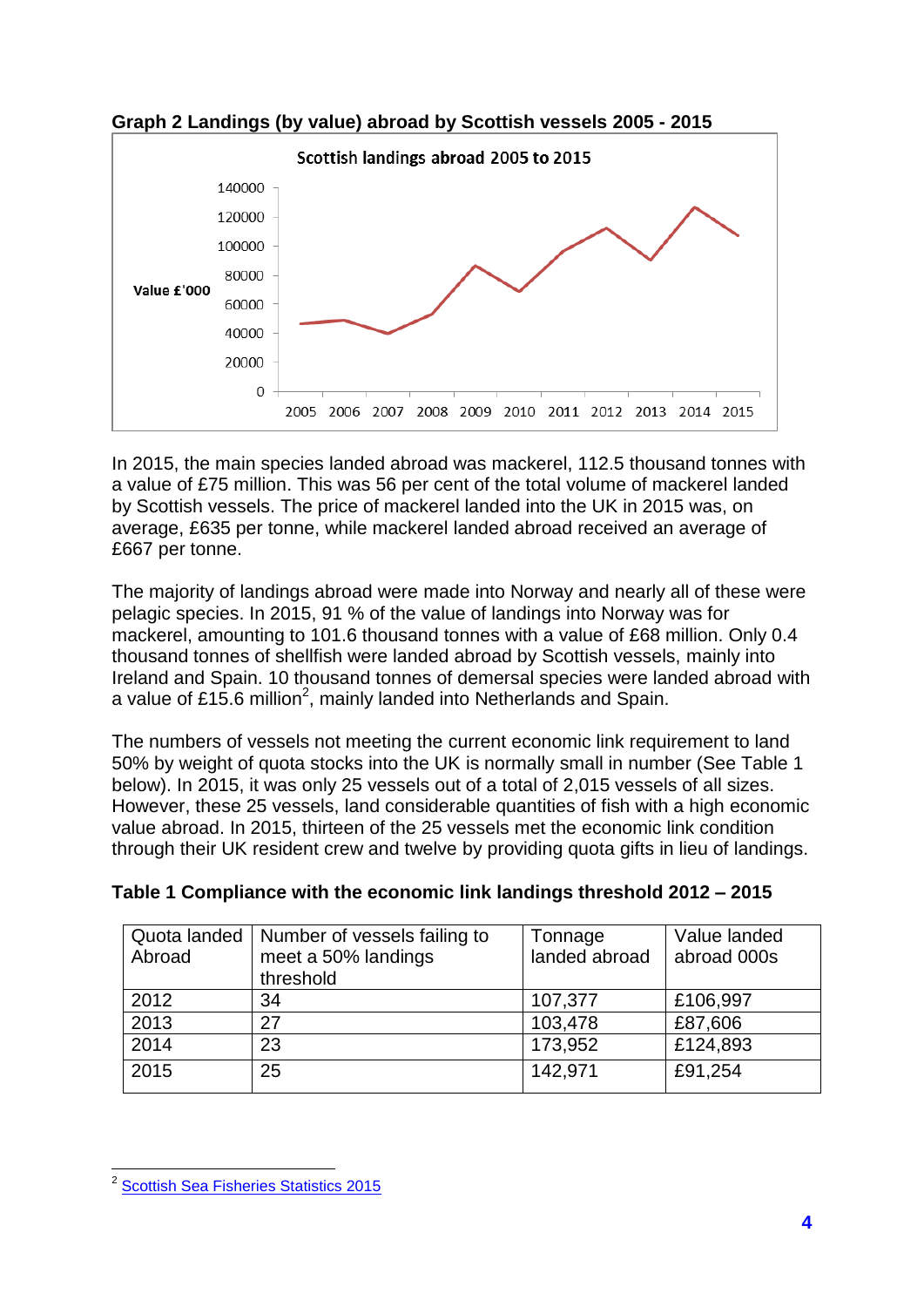## **2.2 Seafood processing in Scotland**

Seafish processing is concentrated in Grampian with employment estimated to be 68% of the Scottish total jobs in processing.<sup>3</sup>

The number of fish processing units in the UK has seen a decline with numbers down by 25% between 1995 and 2000 alone, although total employment in the industry increased by 15% over the same period. Since 1995, Grampian has experienced a 10% decline in the number of units, principally in companies with 25 or fewer employees. In particular, there has been a shift away from primary processing towards secondary or mixed processing units. <sup>4</sup>

In recent years the level of whitefish processing carried out in Shetland<sup>5</sup> in particular has declined and the majority of the whitefish landed there is bought by fish merchants, who sell it whole, usually to a buyer on the UK mainland. Processors in the Grampian region are the primary buyers of Shetland's whitefish landings.

UK processing industry turnover increased by 16% between 2008 and 2012 while operating costs increased by 20%, resulting in a 24% drop in operating profit. The reduced profitability of the industry in 2012 appears to have been driven by higher raw materials costs which were not fully passed on to customers.

The key economic characteristics of Scotland's fish processing sector can be found in the [Annex.](#page-13-0)

## <span id="page-4-0"></span>**3. Consultation**

## <span id="page-4-1"></span>**3.1 Within UK and the Scottish Government**

The Scottish Government will update this BRIA following the public consultation on the Scottish Government proposals.

To date, the Scottish Government has discussed its proposals for the introduction of a landings target with the following groups across UK and the Scottish Government during the development of the policy.

- Marine Scotland Sea Fisheries Division
- Marine Scotland Marine Analytical Unit
- Scottish Government Food and Drink Division
- Marine Scotland Compliance

**<sup>.</sup>** 3 [Seafish \(2014\) UK Seafood Processing Industry Report](http://www.seafish.org/media/publications/2014_Seafood_Processing_Industry_Report.pdf)

<sup>&</sup>lt;sup>4</sup> Planning [Scotland's Seas 2013](http://www.gov.scot/Topics/marine/seamanagement/national/marine-consultation) - The Scottish Marine Protected Area Project – Developing the Evidence Base tor Impact Assessments and the Sustainability Appraisal Final Report

<sup>&</sup>lt;sup>5</sup> Pelagic and Whitefish Processing Plant and Associated Market Assessment Final Report for HIE [2015](http://www.hie.co.uk/regional-information/economic-reports-and-research/archive/shetland--pelagic-and-whitefish-processing-plant-and-associated-market-assessment.html)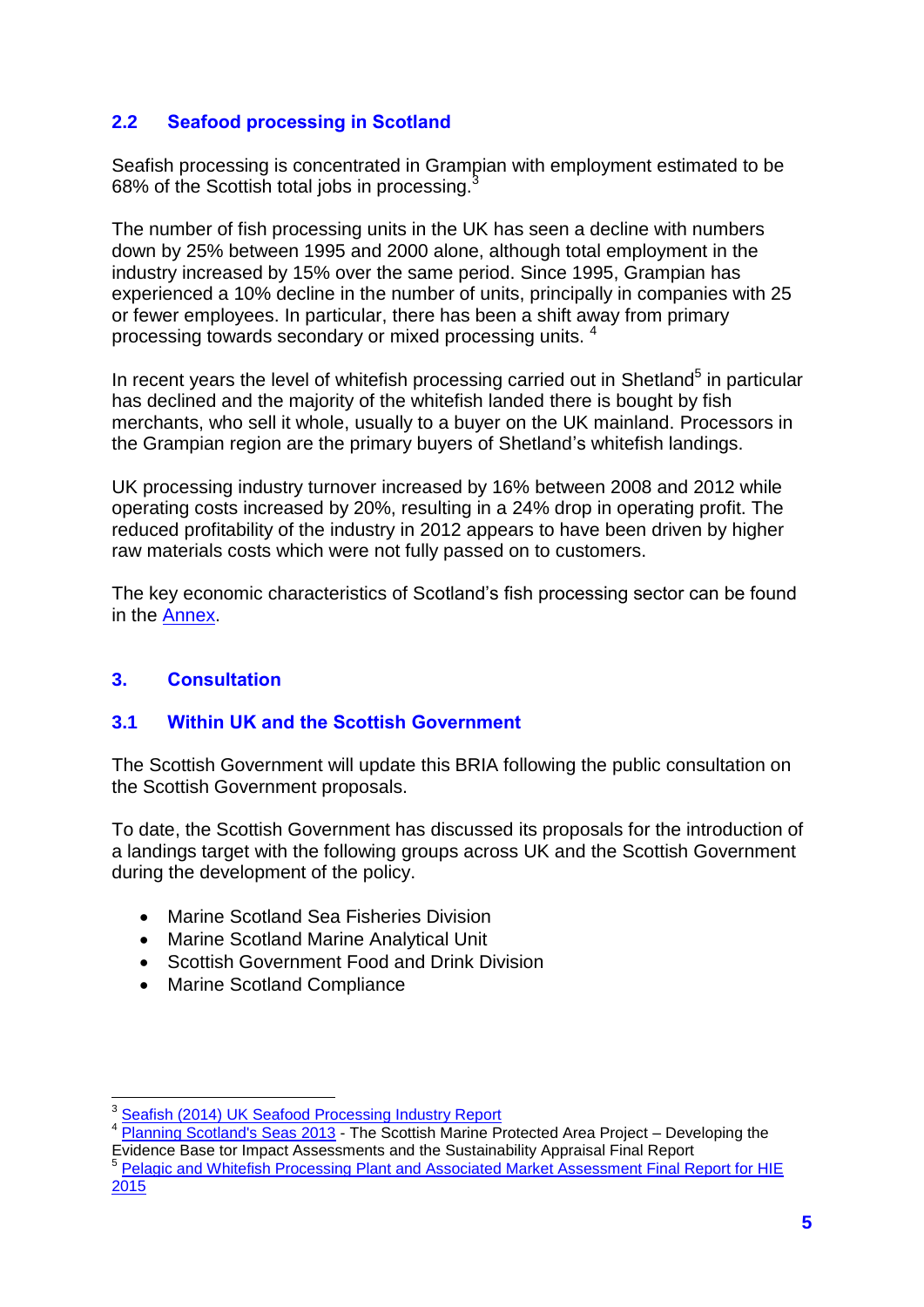## <span id="page-5-0"></span>**3.2 External stakeholders**

Discussions were held in 2016 and 2017 with the following stake holders.

- Pelagic vessel skippers North East Scotland and Shetland
- Peterhead Port Authority
- Lerwick Port Authority
- Fraserburgh Port Authority
- Scottish Fishermen's Organisation
- Shetland Fish Producer Organisation
- Klondyke Producer Organisation
- Lunar Producer Organisation
- Scottish Pelagic Fishermen's Association
- **•** Scottish Pelagic Processors' Association
- Scottish Processing companies

The discussions to date have helped identify the concerns and pressures on the catching and processing sectors most affected by the proposals. In addition, port authorities and local authorities have provided views which have helped shape this assessment.

#### <span id="page-5-1"></span>**3.3 Public consultation**

During the consultation period, the Scottish Government will welcome meetings with and seek views from the fishing and seafood industry and the wider stakeholders with an interest in the policy.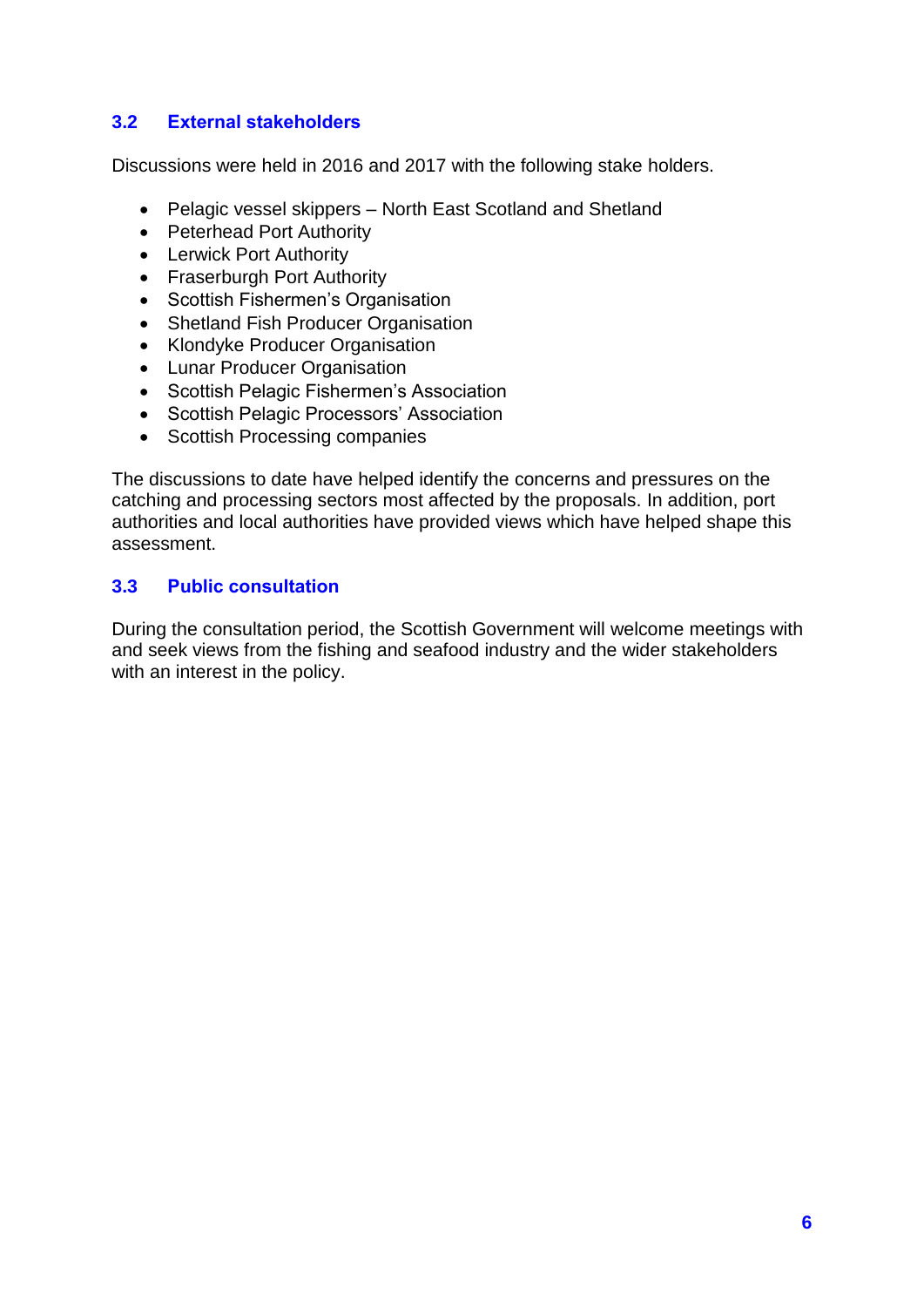## <span id="page-6-0"></span>**4. Options for amendment of the economic link**

#### <span id="page-6-1"></span>**4.1 Description**

The main consultation paper considers the Scottish Government's proposed options for the amendment of the economic link licence condition in relation to the introduction of a landings target. This section provides an initial assessment of the costs, benefits and impacts of the proposals.

#### **The options**

**1:** A licence condition that relates to Scotland and not the UK and which encourages industry led action to increase landings into Scotland.

**2:** A licence condition that relates to Scotland and not the UK and which requires compliance through either

(a) landing at least 55% (by weight) into Scotland

or

(b) a quota gift in lieu of not meeting the landings target of 55%.

## **Option 1**

- This is the do minimum option. It retains the current economic link licence condition but proposes that it should apply to Scotland and not the UK. It is not known what impact this will have, if any, as there is no incentive for vessels to change their landings pattern.
- This may be popular with the sections of the fishing fleet that otherwise may be directly affected by regulatory changes.
- This option does not directly address the missed economic opportunities resulting from large quantities of fish being landed abroad.
- With the exception of being applied to Scotland only, licensees retain a wide choice in the way that they demonstrate an economic link to Scotland.
- Includes a revised quota gifting formula which increases the value of quota gifts.
- It may impact on a small number of demersal vessels who currently land the majority of their landings in the rest of the UK and outside Scotland.

## **Option 2**

 A potential moderate increase in landings into Scotland is anticipated as this option will encourage a change in landings pattern by vessels that currently land a high proportion abroad.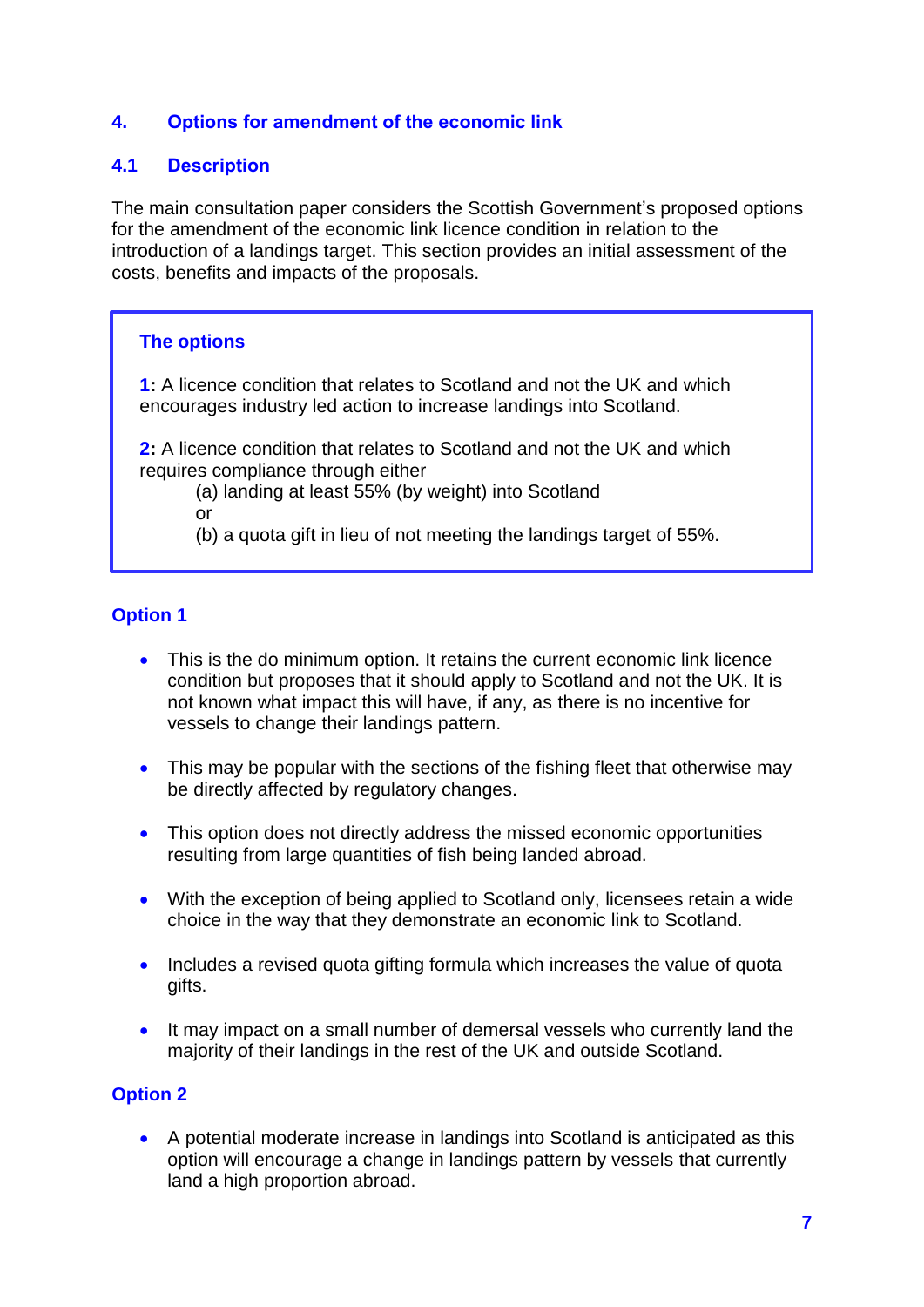- Includes a revised quota gifting formula which increases the value of quota gifts.
- Additional quota gifts may result from this option if vessels choose to gift quota rather than land into Scotland. This will provide a boost to the under 10m fleet and/or the wider Scottish fleet allowing them to increase their catches or fish for longer.
- Directly addresses the raw material supply issues affecting some Scottish processors though it is difficult to quantify how much benefit this option might have as it depends on the individual business choices that processors make.

## <span id="page-7-0"></span>**4.2 Costs**

The costs associated with managing vessel compliance with the economic link condition are not anticipated to increase significantly under any of the Scottish Government's proposed options.

#### **Option 1**

No significant costs are associated with this option.

#### **Option 2**

- The processing sector may need to invest in their businesses in order to adapt to increased quantities of fish.
- There may be a cost to some elements of the catching sector due to a price difference between processors in Scotland and abroad.

## <span id="page-7-1"></span>**4.3 Benefits**

The net benefits from the proposed policy changes and their distribution are difficult to quantify. They will vary depending on the choices fishing vessels make between meeting landing targets or gifting quota. Regardless of the choices that fishing vessels make, the benefit of Options 2 is anticipated to be an increase in the amount of fish handled and processed in Scotland. This may provide a catalyst for increased investment and employment in the sector as well as wider benefits to coastal communities and Scottish businesses further down the supply chain. This will contribute to supporting the sustainability and resilience of these communities. The realisation of these benefits depends on the whether processing businesses can overcome other barriers to growth that are not linked to volume or regularity of supplies.

The amount of quota gifted is likely to increase as a result of the Scottish Government's revisions to the quota gifting formula. In addition, it is possible that option 2 could potentially increase the amount of quota gifts though this is difficult to predict at this stage. If this is the case, it is likely to benefit the under 10 metre fleet.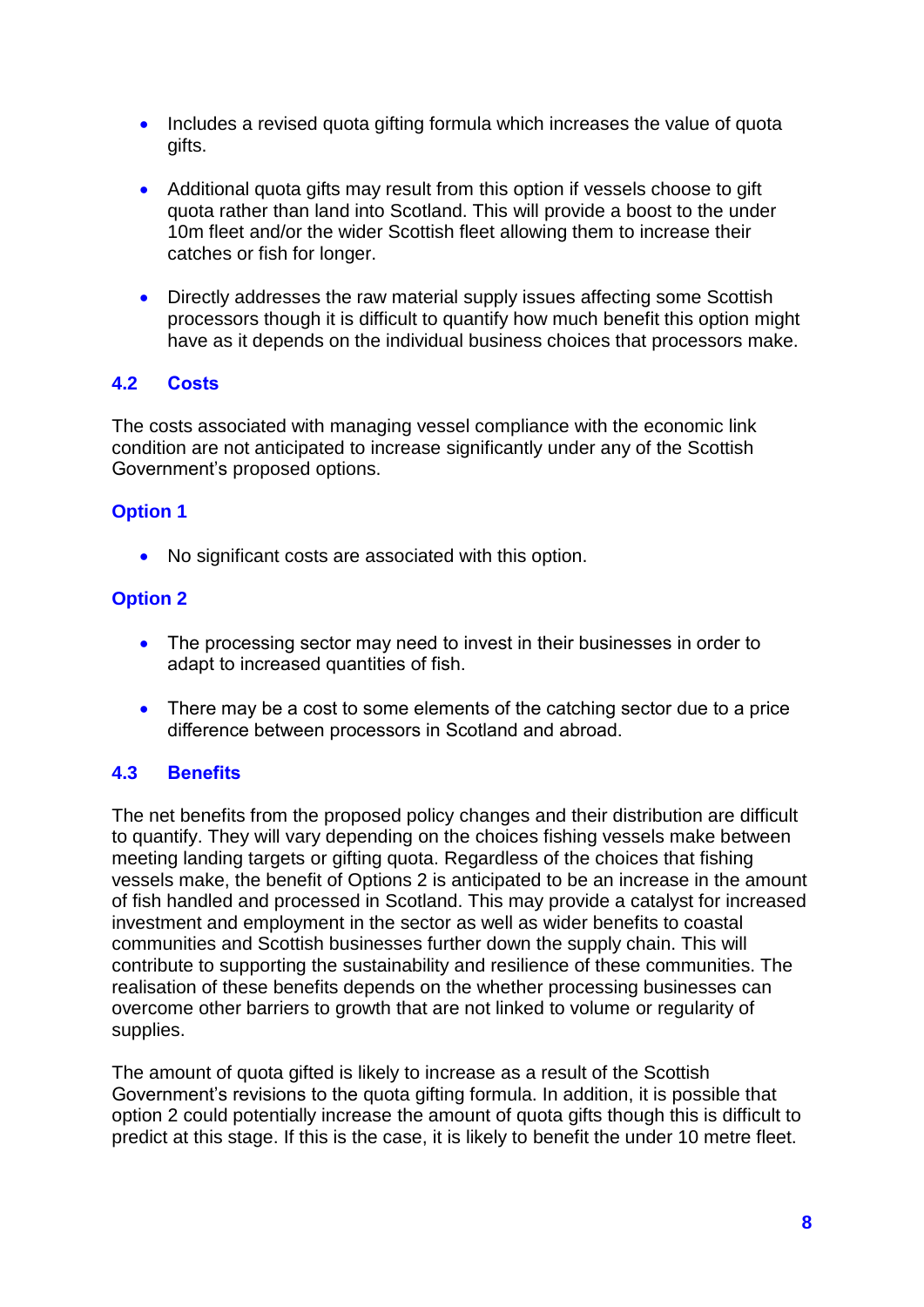## **Option 1**

- The benefits of this option, if any, are difficult to predict. There is no evidence to suggest that landings patterns will change significantly. Nevertheless, if the fishing industry does take action to land more fish into Scotland and improve integration with the processing sector then benefits will be realised.
- There will be benefits to the under 10m fleet as a result of the revised quota gifting formula. They will gain increased amounts of quota.

#### **Option 2**

- Options 2 is likely to bring detectable economic benefits.
- Increased landings might have an impact on wages if demand for labour in the fish processing and handling sector increases.
- There may be benefits to the under 10m fleet as a result of the revised quota gifting formula. They may gain increased amounts of quota.

#### <span id="page-8-0"></span>**4.4 Sectors and groups affected**

The Scottish Government proposals are anticipated to directly affect fishing vessels and fish processing businesses. The potential impact on these businesses is discussed below.

#### **Groups affected**

- $\bullet$  Fish processors pelagic
- $\bullet$  Fish catchers pelagic
- Fish catchers demersal
- Fish processors demersal

#### **To a lesser extent:**

- Port and market operators
- **Conshore services**

#### <span id="page-8-1"></span>**4.5 Impacts**

The majority of Scottish vessels routinely land into Scotland, so the proposed changes to the licence condition will have no impact on them. The proposals are most likely to affect the pelagic fish catching and processing sectors, both of which are economically important for Scotland. The annex presents information about the size and contribution of Scotland's pelagic fish processing sector to the Scottish economy. A landings target could involve a substantial increase in supply to fish processors, who may have to create additional capacity to process and market it.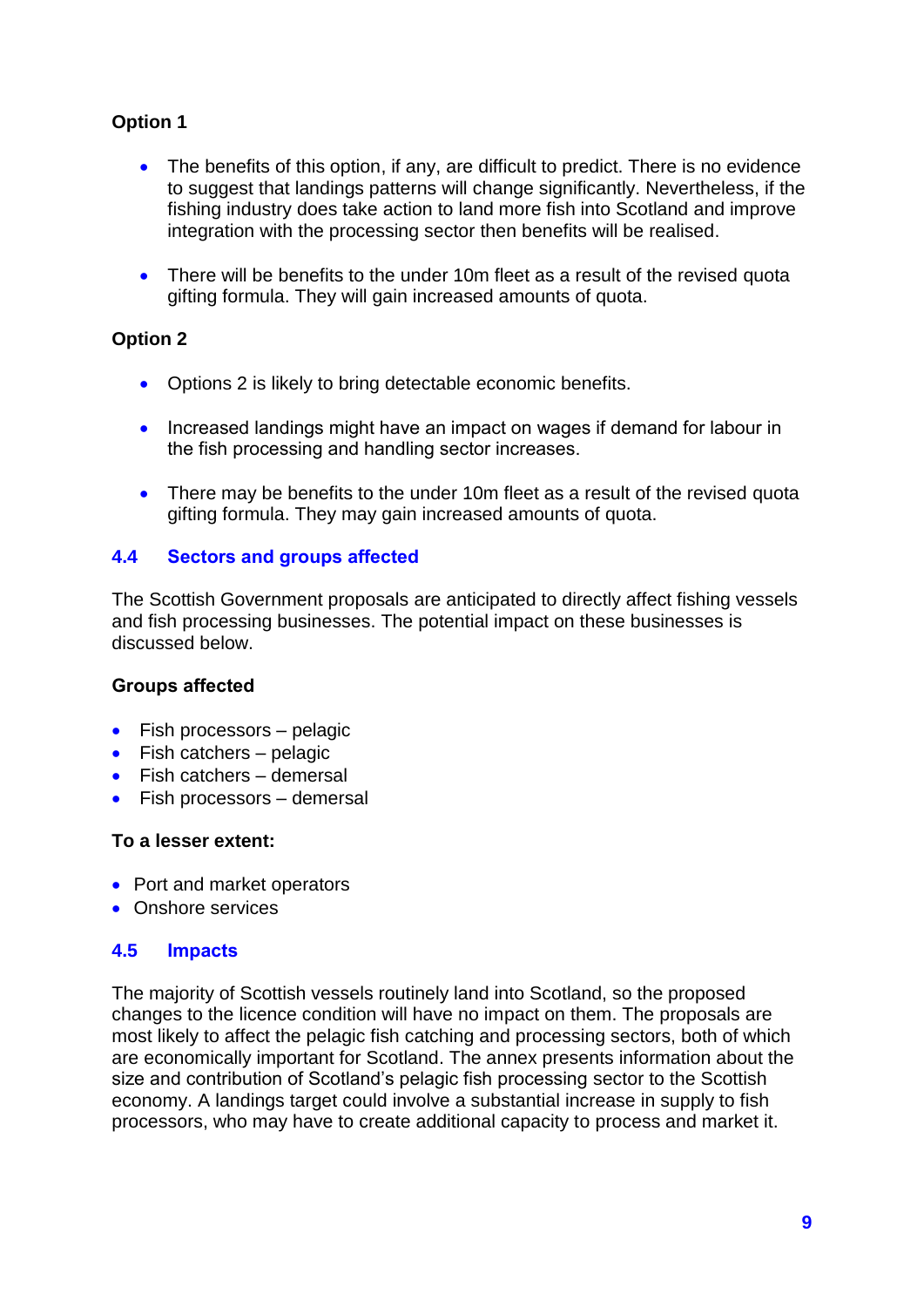The economic impact will depend on whether the processing sector has or can build the capacity and competitiveness $6$  to add value to an increased supply of fish. If Scottish pelagic fish processors cannot handle increased fish supplies or if they are not competitive, an increase in landings into Scotland may lead to a fall in the prices they pay for fish or displace existing activity. This would result in a transfer of income from fishing vessel operators to processors and lead to a smaller overall benefit to the Scottish economy. The net income of operators of pelagic fishing vessels is most likely to be affected by a higher landing target.

It is expected that the Scottish Government's revised quota gifting formula may provide increases in the amount of quota gifted if current landings patterns continue and additional vessels make this choice.

## <span id="page-9-0"></span>**4.6 Impact on fishing vessels**

A number of vessels will be affected by the proposals. Firstly, the biggest impact is likely to be on pelagic vessels that normally land a high proportion of their catch abroad and comply with the economic link on the basis of their UK resident crew. These vessels are likely to have concerns about the possible effects on their business of the landings target. The impacts - positive or negative – on these vessels are difficult to quantify and will depend on the capacity and competitiveness of Scottish processors.

Secondly, a small number of Scottish registered vessels, owned by non-Scottish companies that routinely comply with the economic link by gifting quota will be affected. The revised quota gifting formula would require them to provide larger quota gifts. Thirdly, a small number of Scottish demersal catchers who routinely land into the rest of the UK may have to change landing patterns.

Options 2 may benefit the under 10m fleet due to larger quota gifts as a result of the revision of the quota gifting formula and/or more vessels choosing to provide quota gifts.

## <span id="page-9-1"></span>**4.7 Impact on fish processors**

Pelagic processors, who will be most affected by the proposals, are likely to welcome the increased supplies of fish. They may have some concerns about capacity to deal with an increased tonnage of fish and having to find markets for this in the future. Increased landings of demersal species may not have the same impact as the overall percentage increase is likely to be small in relation to the amounts supplied now . The degree to which specific processors will be affected will depend on whether vessels choose to comply with the landing target or gift back some quota and which stocks are involved.

 $\overline{\phantom{a}}$  $6$  Competitiveness refers to ability of Scottish processors to pay the best price for fish and to deliver to the market high quality products at lower prices relative to competitors. This is one of the reasons pelagic fishing vessels may prefer to land outside of Scotland.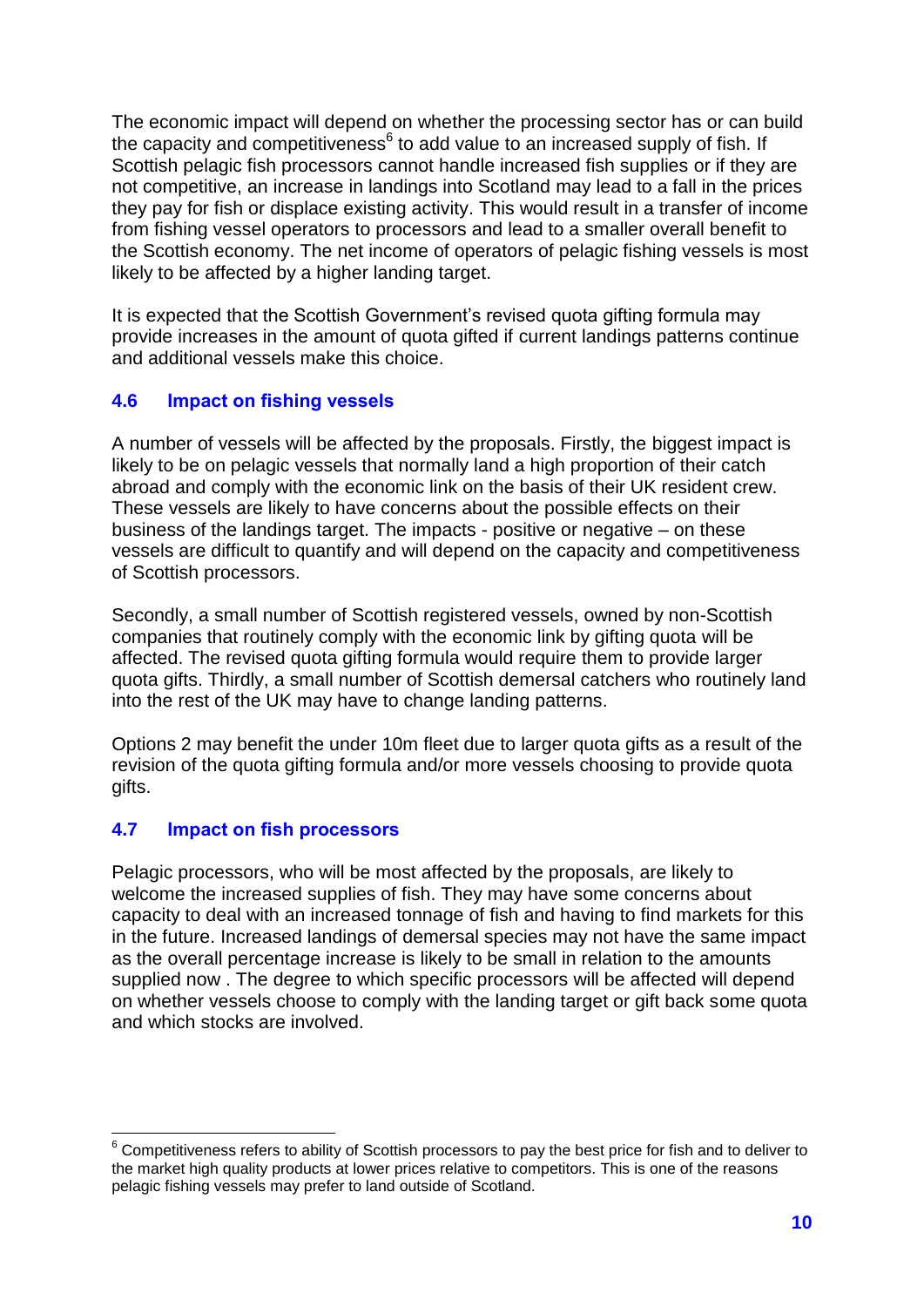#### <span id="page-10-0"></span>**4.8 Impact on ports, market operators and onshore services**

The proposals are anticipated to have a positive impact on ports, market operators and onshore services particularly in areas such as Peterhead, Fraserburgh and Lerwick where fishing and seafood processing are important industries. For example, ports and harbours need to make regular infrastructure investments as well as maintain facilities so increased landings resulting from the proposals will help provide economic stability and confidence.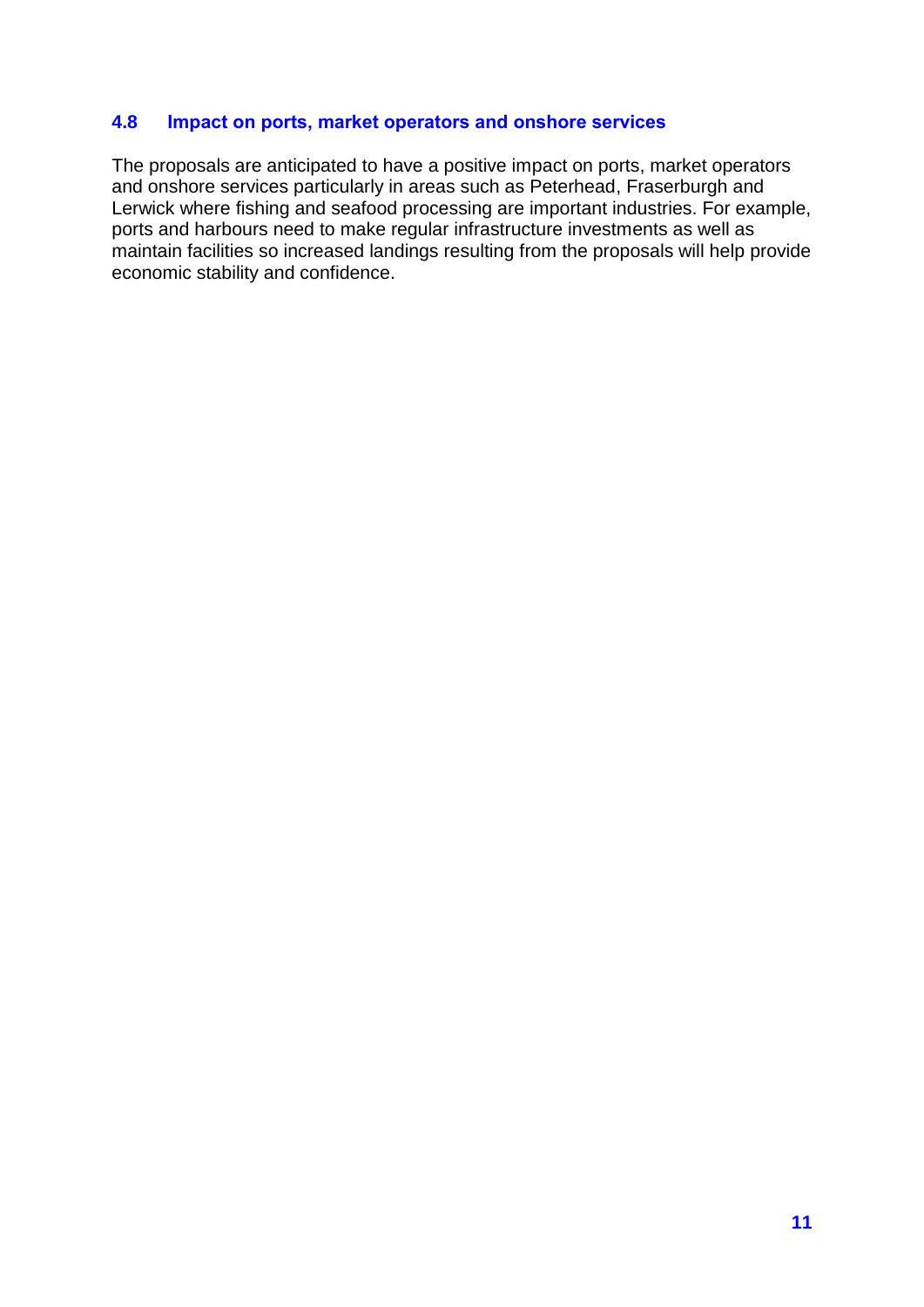# **4.9 Summary costs and benefits table**

| <b>Option</b> | <b>Total benefit per annum:</b><br>- economic, environmental,<br>social                                                                                                                                                                                                                                                          | <b>Total cost per annum:</b><br>- economic, environmental, social<br>- policy and administrative                                                                                                                                                                                                              |
|---------------|----------------------------------------------------------------------------------------------------------------------------------------------------------------------------------------------------------------------------------------------------------------------------------------------------------------------------------|---------------------------------------------------------------------------------------------------------------------------------------------------------------------------------------------------------------------------------------------------------------------------------------------------------------|
| 1             | Very limited benefits. The<br>$\bullet$<br>increase in landings is<br>anticipated to be slight, if at<br>all.<br>In the longer term, if landings<br>$\bullet$<br>increase voluntarily and<br>integration between catching<br>and processing interests is<br>improved then benefits are<br>possible but difficult to<br>quantify. | Minimal administrative costs.<br>Lack of supply may result in a<br>decline in the processing sector in<br>Scotland.                                                                                                                                                                                           |
| 2             | May result in a detectable<br>increase in landings which will<br>benefit the processing sector<br>and related businesses.                                                                                                                                                                                                        | Minimal administrative costs.<br>Pelagic processors may have to<br>invest in their business to develop<br>capacity to handle the additional fish<br>supplies.<br>The pelagic catching sector could<br>lose out financially if there is a fish<br>price difference between Scottish<br>and foreign processors. |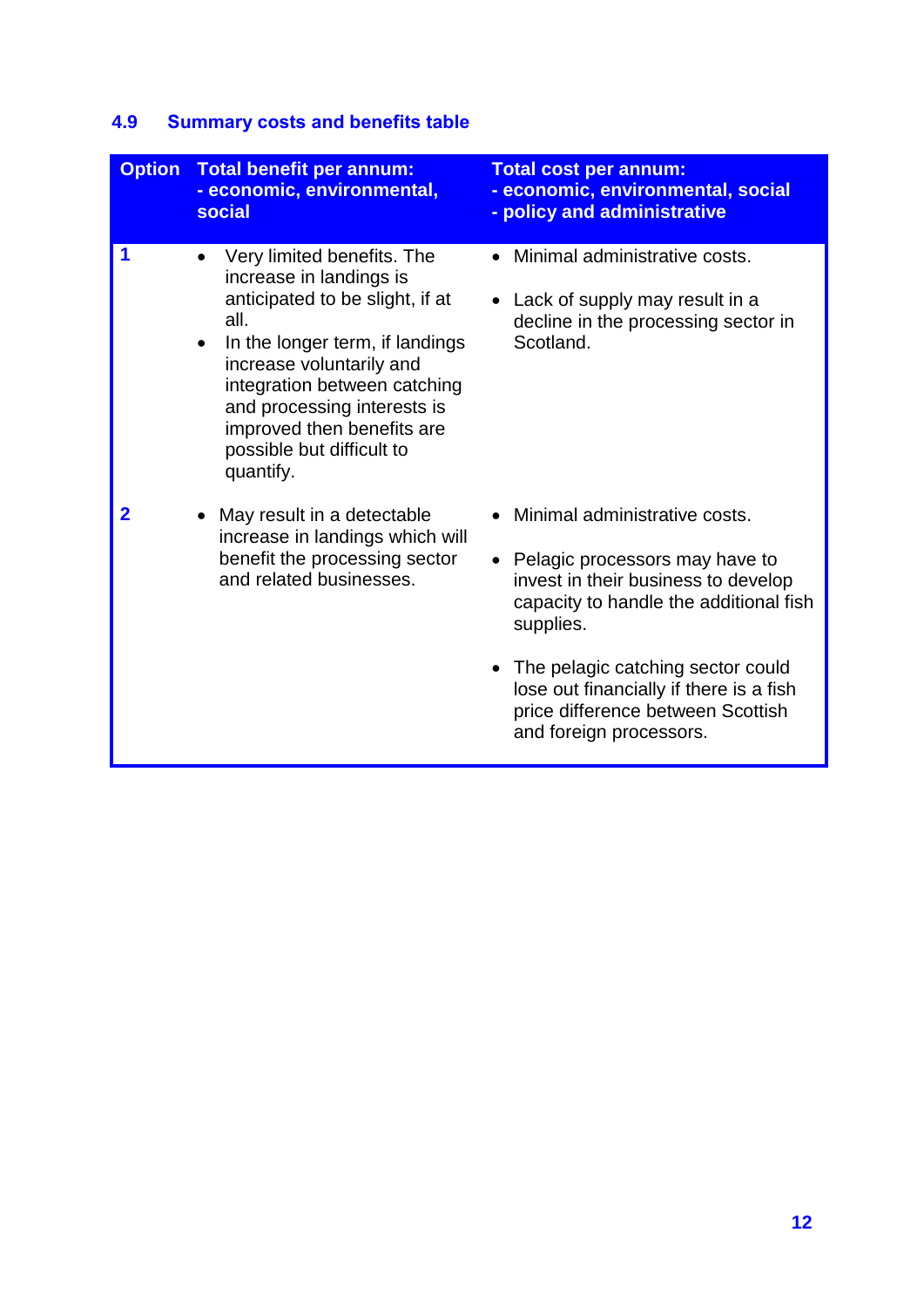## <span id="page-12-0"></span>**5. Timetable, enforcement, monitoring. implementation and review**

The introduction of any amendments to the licence condition is expected to be **1 January 2018.** The Scottish Government will monitor the impact of the amended licence condition as part of its annual administration of the economic link licence condition.

A final Business and Regulatory Assessment will be produced following the consultation which will take into account the views expressed during the public consultation.

## <span id="page-12-1"></span>**6. Declaration and publication**

I have read this Partial Business and Regulatory Impact Assessment and I am satisfied that, given the available evidence, it represents a reasonable view of the likely costs, benefits and impact of the options. I am satisfied that business impact has been assessed with the support of businesses in Scotland.

**Signed:**

Euing

**Fergus Ewing Cabinet Secretary for Rural Economy and Connectivity**

**Date: 30 August 2017**

**Scottish Government Contact point: Linda Gateley linda.gateley@gov.scot**